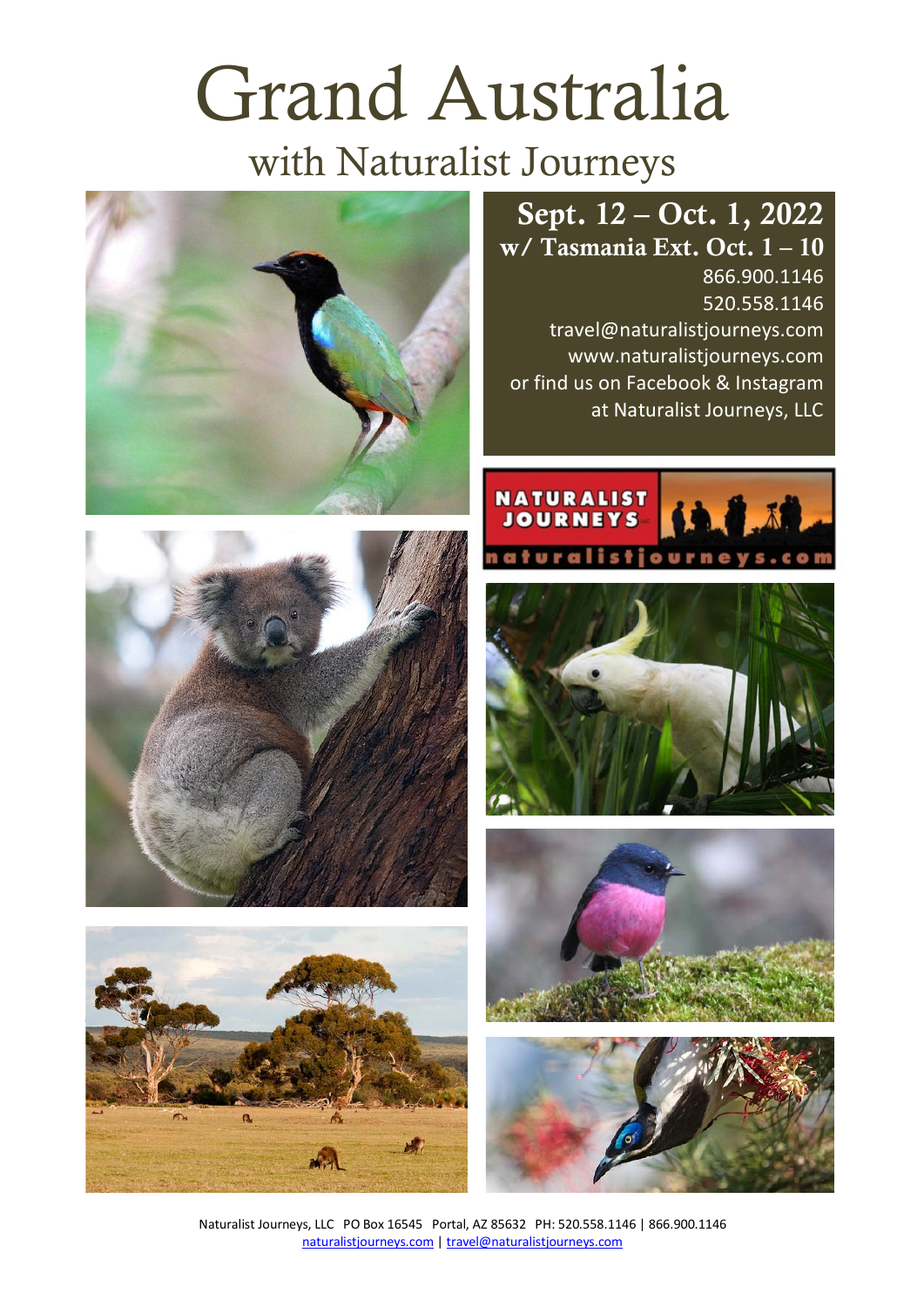Our Australia birding and natural history tour begins at the country's incredible Uluru (Ayers Rock), what a start! Marvel at this world famous monolith, then discover fascinating birds and mammals here and to the north along the coast at Darwin and nearby Kakadu National Park. This first part of our journey is rich in Aboriginal culture and rock art as well as wildlife. Next on our Australia nature tour we fly to Adelaide and Kangaroo Island, for delightful days with Koala and more, followed by time in Perth, where we follow a grand circle along the wild west coast and up to the Stirling Range, areas replete with some of the 391 endemic bird species found in the country, along with grand scenery and floral splendor.

Australia is a BIG continent, as big as the U.S., and we've chosen some of our favorite areas to explore. We also offer a fabulous bird and wildlife rich post-tour extension to Tasmania that lets you see another prized region of Australia. Our operator is happy to help you with plans for anything else you'd like to add to your trip and for your arrival accommodations. We have arranged the start of the trip to allow you time to arrive via a number of flight routes and options to be as flexible as possible. It's a good idea to rest up from your travel across the International Date Line, and enjoy time exploring Sydney, Brisbane, Darwin, or Melbourne before experiencing Australia's incredible natural history!

#### Tour Highlights

- Explore Darwin's Botanical Gardens to find Red-collared Lorikeet, Rose-crowned Fruit-Dove, Rainbow Bee-eater, and Sacred Kingfisher and learn about the plant communities we explore
- Look for Chestnut Rail, Rufous Owl, Rainbow Pitta, Forest Kingfisher, Green Oriole, Blue-faced Honeyeater, and Blue-winged Kookaburra in the wildlife-rich mangroves of the north coast
- Visit Fogg Dam to search for some of the area's 230 bird species including Magpie Goose, Green Pygmy-goose, Pied Heron, Glossy Ibis, and the stately Brolga
- Experience world-heritage Kakadu National Park, with is impressive escarpments, over 5000 ancient rock art and cultural sites, and the many arid-land adapted mammals and birds
- Cruise the Yellow Waters Billabong, part of the South Alligator River system, Kakadu's best-known wetland that is teeming with birds and wildlife
- Enjoy time on Kangaroo Island looking for rare wallabies, kangaroos, and marine mammals
- Explore the Darling Range for southwest endemic birds like Western Wattlebird and Gilbert's Honeyeater, along with dramatic scenery and unique plant communities
- Spend time exploring the Southwest city of Perth and its bird-rich wetlands
- Visit picturesque Cheynes Beach for Noisy Scrub-bird and near-shore Southern Right Whales

#### Tour Summary

20-Day / 19-Night Australia Birding & Nature Tour \$11,300, from Uluru, Australia, departing Perth Arrival Airport is Ayers Rock (AYQ), Departure Airport is Perth (PER)

### **Itinerary**

#### Mon., Sept. 12 Arrival in Uluru

Welcome to Australia! Please plan to arrive no later than 5:00 PM today at Ayer's Rock Airport. Today is set aside for arrivals. Direct flights are available from most state capital cities including Sydney and Melbourne and there are free transfers from the airport to our hotel, Ayer's Rock Resort. Please note that flights into Uluru are not available every day but there are two non-stop SYD-AYQ connections on Mondays, one leaving at 8:30 AM and another at 9:30 AM\*. We gather for the first time as a group in the foyer of the hotel at 6:00 PM, before dinner. \*If you would like help booking your international and domestic flights, please ask us to get you in touch with our travel agent. We pay her ticketing fee. *Accommodations at Ayer's Rock Resort (D)*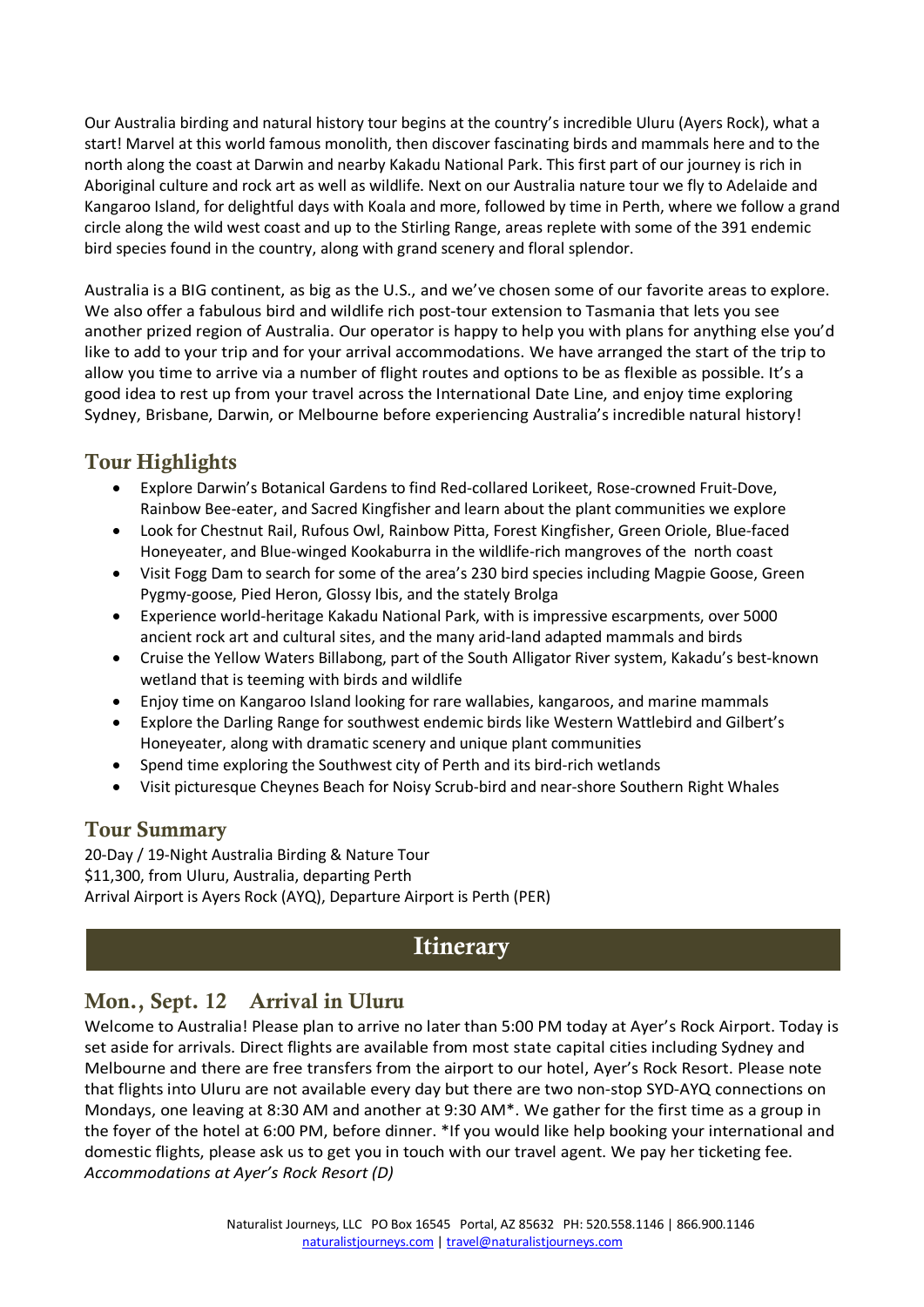#### Tues., Sept. 13 Uluru & Kata Tjuta

This morning we are up before the birds, leaving at around 5:00 AM to travel to Kata Tjuta (formerly known as the Olgas) to eat our picnic breakfast and watch the sunrise. We then take a stroll around this sacred place, where the remarkable domed geological formation towers 1,500 feet over the surrounding landscape. We return to our base for a rest and walk about before heading out again in the late afternoon to the famous Uluru (Ayer's Rock) to watch the golden sunset colors change this remarkable sandstone monolith to a spectacular, glowing dome and to enjoy an Australian barbeque "barbie" dinner. Activities today may include a bush food talk, a guided garden walk, and/or a Didgeridoo workshop with indigenous guides on the hotel grounds. *Accommodations at Ayer's Rock Resort (B,L,D)*

#### Wed., Sept. 14 Road Transfer from Uluru to Alice Springs

Today is a day of travel as we head east and then northeast to Alice Springs. It also affords us time to get a feel of Outback Australia as we pass through some amazing landscapes. We are always on the lookout for birds and other wildlife as we drive through interior towards our night's lodging in Alice Springs. This travel day also allows us some time to catch up on our bird lists, journals, and maybe a short kip (nap) or two.

*Accommodations at Alice Springs Hotel (B,L,D)*

#### Thurs., Sept. 15 Darwin

This morning we transfer to the airport for our flight to Darwin along the coast in the Northern Territory where we are met by our local guide. Darwin is surrounded by a rich diversity of habitat types that we spend the day exploring to discover a range of interesting birds and mammals, some unique to just this part of the country (Banded Fruit Dove, Chestnut-quilled Rock Pigeon, Hooded Parrot, White-throated Grasswren, White-lined Honeyeater, Helmeted Friarbird). Mangrove and monsoon forests are especially rich, hosting an impressive range of possible highlights including Black Walaroo, Kakadu Dunnart, Little Red Flying-fox, and the Snub-fin Dolphin. And with 400 bird species in the area, we also hope to find the elusive Chestnut Rail, Rufous Owl, Orange-footed Scrubfowl, Red-headed Myzomela, and Pied and Silver-backed Butcherbirds. *Accommodations at Travelodge Resort Darwin (B,L,D)*

#### Fri., Sept. 16 Darwin to Jabiru

We start the day with a visit to Fogg Dam, a well-known site for waterbirds including Magpie Goose, Green Pygmy-Goose, Pied Heron, the stately Brolga, and the quirky Comb-crested Jacana. En route to Kakadu National Park we enjoy a stop at the Adelaide River crossing for lunch where we may see Mangrove Golden Whistler and a variety of flycatchers like Shining, Paperbark, and Broad-billed. As we enter the park, we start to see iconic waterbirds like Plumed and Wandering Whistling-Ducks, Radjah Shelduck, and Black-necked Stork. Our time in the park is spent exploring different habitats filled with over 2000 plant species (fernleafed grevilia, red bush apple, and water lily), that are the primary reason that one-third of Australia's bird species are found here. We finish the day with dinner, and if time permits, we get out and do some spotlighting to look for nocturnal species such as Southern Boobook, Tawny Frogmouth, Large-tailed Nightjar, and Australian Owlet-nightjar.

*Accommodations at Kakadu Mercure Lodge, Jabiru (B,L,D)*

#### Sat., Sept. 17 Ubirr | Yellow Water Cruise (Kakadu)

This morning we head out to visit Ubirr, a site of some of the typical Arnhem Land Escarpment rock outcrops, and home to some impressive Aboriginal rock art. The art depicts creation ancestors and animals of the area, including several fish and turtle species, wallabies, and possums. We look for Wilkin's Rock-Wallabies tucked into the shade of over-hanging rocks, and Sandstone Shrikethrush and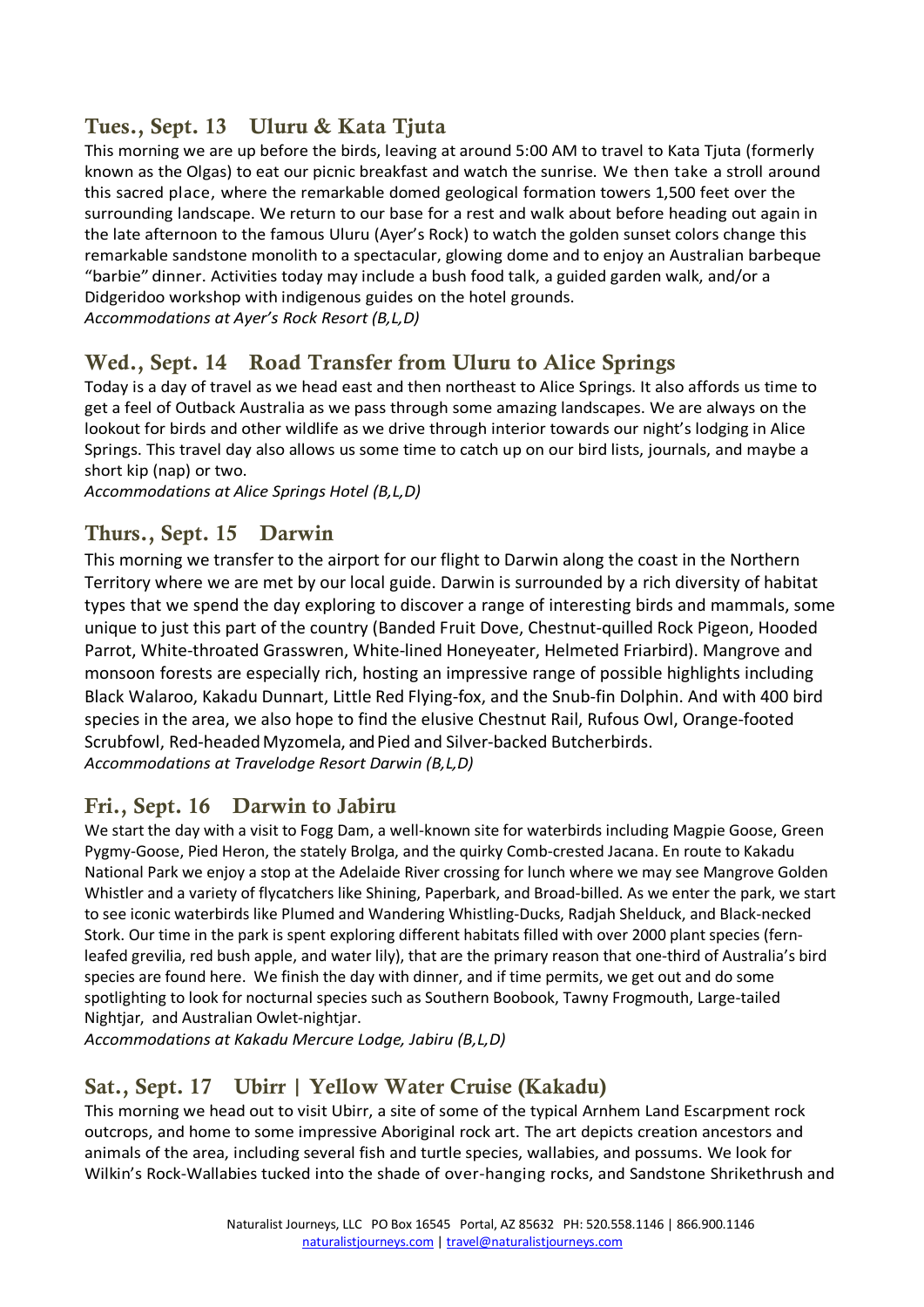Chestnut-quilled Rock-Pigeon making passes along the escarpment's edge. Elsewhere in the park we hope to connect with some of the tropical woodland species like Partridge Pigeon (red eyed form), Rainbow Bee-eater, Black Bittern, and Long-tailed Finch. In the afternoon we enjoy a cruise on the Yellow Water Billabong, Kakadu's best-known wetland. This impressive wetland of channels, swamps, and floodplains is a delight to explore and is home to crocodiles a-plenty and a variety of water birds, including Nankeen Night-Heron, Black-necked Stork, Little Kingfisher, White-bellied Sea-Eagle, Pied Heron, and Purple Swamphen. In the early evening we check in to our accommodations and after dinner, if we're feeling energetic, we can spotlight for mammalslike Black-footed Tree-rat and Savanna Glider, the rarest among Australia's three small gliding mammal species that, until 2020, were all considered sugar gliders.

*Accommodations at Kakadu Mercure Lodge, Jabiru or Cooinda Lodge (B,L,D)*

## Sun., Sept. 18 Kakadu | Darwin | Adelaide

After this morning's sunrise, we make an early visit to Nourlangie Rock where we have a reasonable chance of seeing the range-restricted Black Wallaroo, Banded Fruit-Dove, and White-lined Honeyeater. Also here are Little Woodswallow, Black-tailed Treecreeper, and the sandstone form of Helmeted Friarbird. After enjoying a last look around Kakadu, we make our way out of the park and back to Darwin where we board our flights to another unique area of the continent, Adelaide, situated on the south coast along the Great Australian Bight.

*Accommodations at Adelaide Hotel (B,L,D)*

#### Mon., Sept. 19 & Tues., Sept. 20 Kangaroo Island

This morning we're up early to catch our flight to Kangaroo Island, where we spend two full days exploring with a local guide. During our stay, we search for Koala (introduced) and visit a conservation park that is home to Tammar Wallaby (a species almost extinct on the adjoining mainland) and Kangaroo Island Kangaroo (an endemic subspecies of Western Gray Kangaroo). We also visit a beautiful sandy beach looking for shorebirds and seabirds and to find and view Australian Sea Lion. We watch as pups nurse and play in the surf, while bulls bearing the scars of territorial disputes look on.

Nearby Cape du Couedic is also home to a Long-nosed (New Zealand) Fur Seal colony, which now numbers over 50,000 after being decimated by hunting in the early 1800s. We should also be able to find some Australian Fur Seal mixed in along the coast. We should find one of Australia's two monotremes (egg-laying mammals), the Short-beaked Echidna (a distinct sub-species that lives on the island, as we walk and bird the island during our stay. Kangaroo Island is also home to a range of rare birds, including Cape Barren Goose, and Glossy Black-Cockatoo. Our accommodations are situated near a known black-cockatoo roost, which maximizes our chances of seeing these impressive birds. *Accommodations at Kangaroo Island (B,L,D)*

### Wed., Sept. 21 Fly Kangaroo Island to Perth

This morning we depart Kangaroo Island where we fly to Perth via Adelaide. We transfer to our hotel (three blocks from the waterfront) on arrival for a lovely meal and a relaxing evening. *Accommodations at Travelodge Hotel Perth (B,L,D)*

#### Thurs., Sept. 22 Perth | Rottnest Island

Today we explore the Perth area and plan to include a visit to Rottnest Island, an unfortunate moniker for an island of such importance to shorebirds! Our ferry ride to and from the island might give us sightings of different albatross species, one or both of the Giant Petrel species and both Wedge-tailed and Flesh-footed Shearwaters. With the mix of scenic sandy beaches and rocky intertidal habitats, Rottnest Island's wetlands and coastal areas provide significant food resources and breeding habitat for a recorded 50 species. We look for Pied Oystercatcher, Red-capped Plover, Red-kneed Dotteral, and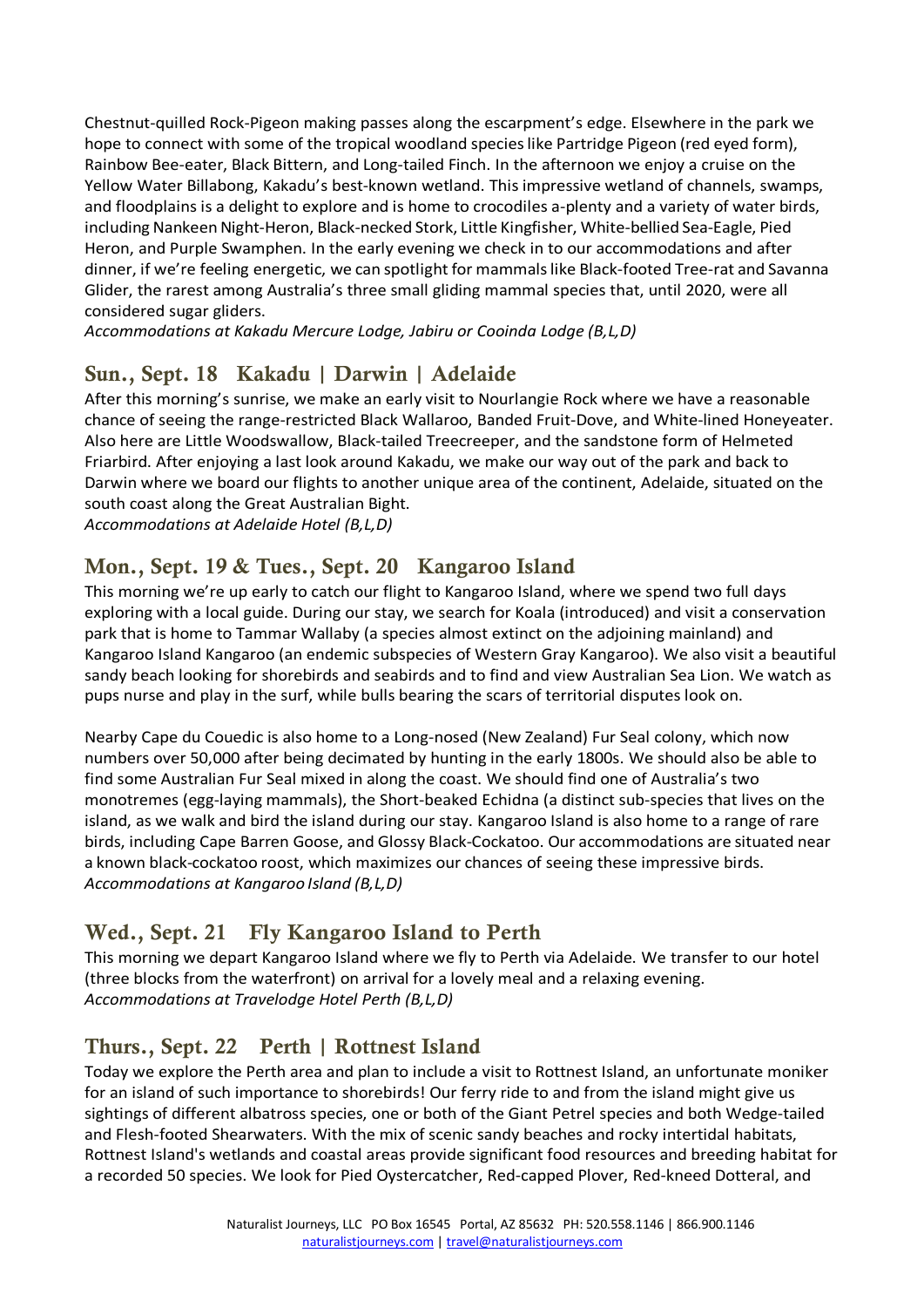Gray-tailed Tattler, along with Silver Gull, Great Crested Tern, and Australian Fairy Tern. The island is also home to the adorable Quokka, and many scenic, sandy beaches. *Accommodations at Travelodge Hotel Perth (B,L,D)*

### Fri., Sept. 23 Exploring Perth | Botanic Gardens

Today we explore Perth even more. We spend time at Kings Park, a 400-hectare reserve near central Perth, two thirds of which is protected as bushland and provides a haven for native biological diversity and native passerines. The Western Australian Botanic Garden, which displays over 3,000 species of the state's unique flora is located within the park. This afternoon we spend time around the Perth wetlands including Herdsman Lake looking for water birds such as Blue-billed Duck, Freckled Duck, Great Crested Grebe, Hoary-headed Grebe, Nankeen Night-Heron, Yellow-billed Spoonbill, Australian Crake, Spotless Crake, and Swamp Harrier. There is also an option for those who wish to take some down time today and perhaps travel into the city of Perth to explore by yourself. The group can reunite for dinner this evening.

*Accommodations at Travelodge Hotel Perth (B,L,D)*

#### Sat., Sept. 24 Perth to Cheynes Beach

This morning after an early breakfast we travel to the southern coastline of Western Australia. Today is a long travel day but we are sure to stop en route to bird. This part of Australia is filled with numerous endemic plants, and along with this endemism comes the change for new species to find. We visit the Darling Range (scarp) in search of the first of the endemics with Western Wattlebird and Gilbert's Honeyeater. We continue to Williams and a stop at the Beaufort River to look for Pink-eared Duck, Elegant Parrot, Brown-headed Honeyeater, Rufous Songlark, White-winged Triller, and a chance of Painted Buttonquail and Black-tailed Nativehen. We continue to Kojonup and then to Rocky Gully where we look for Western Corella and Baudin's Black-Cockatoo. We travel to Mt. Barker and then stop at Porongurup National Park for more chances of Baudin's Black-Cockatoo and Scarlet Robin. We hope to arrive at Cheynes Beach in time for a first look for Noisy Scrub-bird and hopefully time to look offshore to see if there are any Southern Right Whale cows with their new-born calves! *Accommodations at Cheynes Beach (B,L,D)*

#### Sun., Sept. 25 Cheynes Beach | Waychinicup Inlet

This morning we rise early for a pre-breakfast walk to look for Noisy Scrub-bird and Western Bristlebird among different species of stunning *Banksia's* in bloom. After breakfast, we spend the morning looking for Western Whipbird (*nigrogularis*), White-breasted Robin, Red-winged Fairywren, Splendid Fairywren, Western Wattlebird, Western Spinebill, Red-eared Firetail, Southern Emuwren, Brush Bronzewing, and Pacific Gull. Lunch today is at Cheynes Beach, after which we look for Rock Parrot and different shorebirds along the beach. Next up we visit the very scenic Waychinicup Inlet (part of the namesake National Park) for more chances of Red-winged Fairywren, Red-eared Firetail, and Southern Emuwren. The polished granite boulders and aqua-blue waters provide relief when we search the coastal heath for Gilbert's Honeyeater, Carnaby's Black Cockatoo, Baudin's Black Cockatoo, Swamp Harrier, and White-bellied Sea-Eagle. There are also good chances during the day for Southern Brown Bandicoot and several reptiles and with luck, Quokka and Bush Rat. After dinner, we take a spotlighting trip in search of Spotted Nightjar and Tawny Frogmouth while also looking for new mammals, frogs, and reptiles. *Accommodations at Cheynes Beach (B,L,D)*

#### Mon., Sept. 26 Cheynes Beach | Stirling Range | Albany

We spend the early morning at Cheynes Beach if we still haven't had a look at the Scrub-bird or Bristlebird, then travel to the Stirling Range where we spend the remainder of the morning looking for Emu, Hooded Plover, Carnaby's Black Cockatoo, Purple-crowned Lorikeet, Western Yellow Robin, Restless Flycatcher, and possibly Crested Shrike-tit, Australian Owlet-nightjar, Little Eagle, Western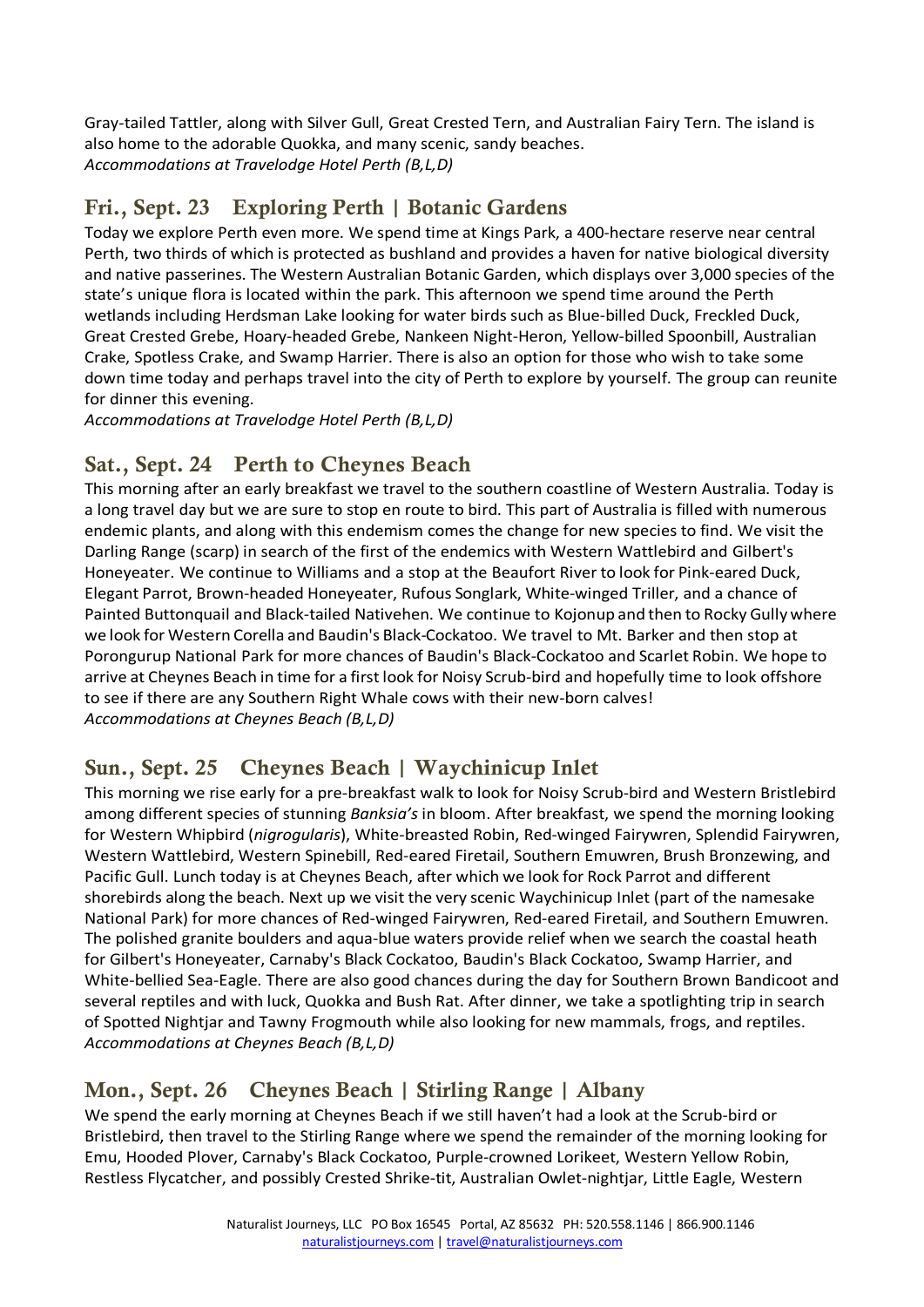(Rufous) Fieldwren, and Square-tailed Kite. Given this time of year is spring, it is also a great time and place to view some of the spectacular wildflowers. After lunch, we head to Albany for more chances at Red-winged Fairywren, White-breasted Robin, Western Rosella, Red-eared Firetail, and possibly shorebirds, and, if time permits, seabirds foraging offshore. If needed, we have the option of visiting Two People's Bay, which is a stunning backdrop backup site for Western Bristlebird and Western Whipbird (*nigrogularis*). We return to Cheynes Beach for dinner and another chance to spotlight for nocturnal birds and mammals.

*Accommodations at Cheynes Beach (B,L,D)*

#### Tues., Sept. 27 Cheynes Beach to Jerramungup

We have a final chance to search for Noisy Scrub-bird before travelling to Jerramungup and then we head east towards the Fitzgerald River NP. We look for Western (Mallee) Whipbird (*oberon*), Shy Heathwren and Western (Rufous) Fieldwren. This is another excellent area for wildflowers where we look for Black-fronted Dotterel and Chestnut Teal. After lunch at Jerramungup, we visit the Mallee Scrub (a small bushy eucalypt sp.) to the southwest, where we hope to find a Malleefowl nest mound while also searching for Purple-gaped Honeyeater, White-browed Babbler, Spotted (Yellow-rumped) Pardalote, and Blue-breasted Fairywren. There are also chances for Banded Lapwing, Crested Bellbird, and Western (Mallee) Whipbird (*oberon*), and Painted Buttonquail along with a high chance of seeing Western Brush Wallaby. We stay in this area until late afternoon to search for more Malleefowl along the roadside before travelling back to Jerramungup for dinner. Our hotel tonight is in the classic oldstyle and basic, but clean, and well placed for finding the Malleefowl. *Accommodations at Jerramungup Hotel (B,L,D)*

#### Wed., Sept. 28 Jerramungup to Narrogin

After an early breakfast, we may revisit parts of the Stirling Range before continuing to Gnowangerup, Katanning, and Wagin. We visit several of the lakes near Wagin where we hope to see Banded Stilt, Rednecked Avocet, Red-kneed Dotterel, Hooded Plover, Pallid Cuckoo, Horsfield's Bronze-Cuckoo, Chestnutrumped Thornbill, Mistletoebird, Red-capped Robin, and Mulga Parrot. We arrive in Narrogin in the late afternoon, hopefully with enough time to visit Foxes Lair preserve near our accommodation to look for Redtailed Black-Cockatoo, Red-capped Parrot, and Red Wattlebird. *Accommodations at Narrogin Motel (B,L,D)*

#### Thurs., Sept. 29 Dryandra State Forest | Narrogin

We depart after an early breakfast for Dryandra State Forest, an important conservation area where the control of non-native predators is a priority to help protect some of Australia's native species. Today we hope to see Bush Stone-curlew, Painted Buttonquail, Blue-breasted Fairywren, Western Thornbill, Gilbert's Honeyeater, Varied Sittella, Jacky-winter, Hooded Robin, and Crested Shrike-tit. We also search for Numbat an insectivorous marsupial, throughout the day, with the best chance in the late afternoon. After an early dinner, we take a walk in an extensive fenced enclosure within Dryandra State Forest where the Department of Parks & Wildlife's amazing efforts at breeding a variety of threatened species has been very successful. We may encounter Bilby, Boodie (Burrowing Bettong), Mala (Rufous Hare-wallaby), Marl (Western-barred Bandicoot), and Mernine (Banded Hare-wallaby). This harewallaby is the sole surviving species of sthenurine kangaroos in a safe fox-free environment. *Accommodations at Narrogin Motel (B,L,D)*

#### Fri., Sept. 30 Narrogin to Perth

We depart early this morning after breakfast looking for species we haven't yet found. This afternoon is spent around the Perth wetlands including another visit to Herdsman Lake to look for any missing waterbirds we have missed. We then travel to our accommodation in Perth. *Accommodations at Travelodge Hotel Perth (B,L,D)*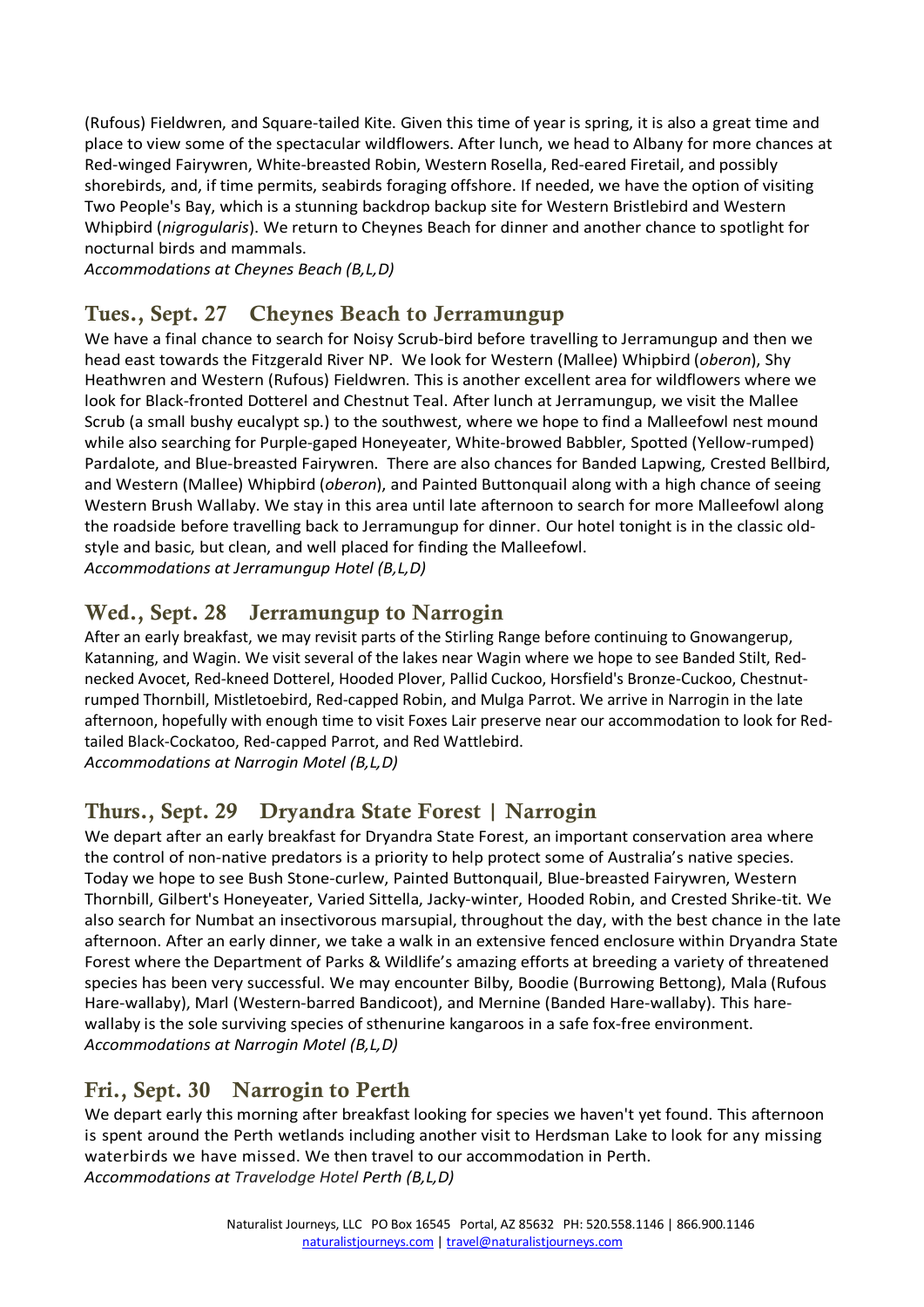# Sat., Oct. 1 Departures | Tasmanian Endemics Extension

This morning, after breakfast, we depart for the Perth airport where the tour ends, and for those participants who are continuing on to the Tasmania extension, we fly from Perth to Hobart today. *(B)*

# Tasmanian Endemics Extension

We spend our days and some evenings enjoying Tasmania's endemic birds, mammals, and laid-back culture. Imagine seeing the fabled Tasmanian Devil, the unique Platypus, stunning Pink Robin, and more. On this Australian nature tour, we explore Tasmania's National Parks, beautiful Bruny Island, and even spend time at our local operator's own private reserve. This Tasmania birding and nature tour is an excellent opportunity to immerse yourself in wild Australia and add numerous lifers to your list as you search for Tasmania's incredible endemics.

#### Tour Highlights

- Explore Eaglehawk Neck for endemic Yellow-throated Honeyeater, White-bellied Sea Eagle, Black-faced Cormorant, and with luck, Cape Barren Goose
- Board a pelagic to the continental shelf to see albatrosses, shearwaters, and storm-petrels
- Visit Bruny Island to explore and see a Little Penguin and Short-tailed Shearwater colony
- Look for Tasmania's 12 endemic bird species, and a host of mammals, too
- See our operator's own 1500-acre private reserve; watch for the resident white morph Gray Goshawk
- Watch for Tasmanian Devil and Spotted Quoll near Cradle Mountain National Park and learn more about their conservation

#### Sat., Oct. 1 Perth to Hobart

Those participants joining the Tasmania tour extension continue on to Hobart today on a flight from Perth to Hobart.

*Accommodations at Hobart Hotel (D)*

#### Sun., Oct. 2 Hobart Reserves | Eaglehawk Neck

This morning we meet our local Tasmanian guide and begin our explorations of spectacular Tasmania by visiting several reserves in the Hobart area including Mount Wellington. This mountain, at a height of 4,150 feet, affords spectacular views of the city and surrounding landscape on a clear day. Here we also take a walk through a fern glade with towering tree ferns where we have our first chance to see the endemic and rather shy Scrubtit, as well as Tasmanian Scrubwren along with the stunning Pink Robin! Further endemic highlights we look for today include Green Rosella, Tasmanian Nativehen, Black Currawong, and Yellow Wattlebird. In the early afternoon, we enjoy the scenic drive to Eaglehawk Neck. On arrival, we bird some of the areas of interest enjoying the spectacular sea cliffs and breathtaking scenery. We may well see Yellow-throated Honeyeater as well as a range of more widely distributed species including White-bellied Sea-Eagle and Black-faced Cormorant. *Accommodations at Lufra Hotel, Tasman Peninsula (B,L,D)*

### Mon., Oct. 3 Southern Ocean Pelagic Charter

This morning we board a charter vessel (weather permitting), making our way into the vastness of the Southern Ocean in our quest for pelagic birds. High species diversity and the nearness of the continental shelf have earned Tasmania an international reputation as an excellent place to see pelagic species. Not long after we depart Pirate's Bay, we should encounter Short-tailed Shearwater in considerable number. This is one of the finest places on the planet to see a diversity of albatross and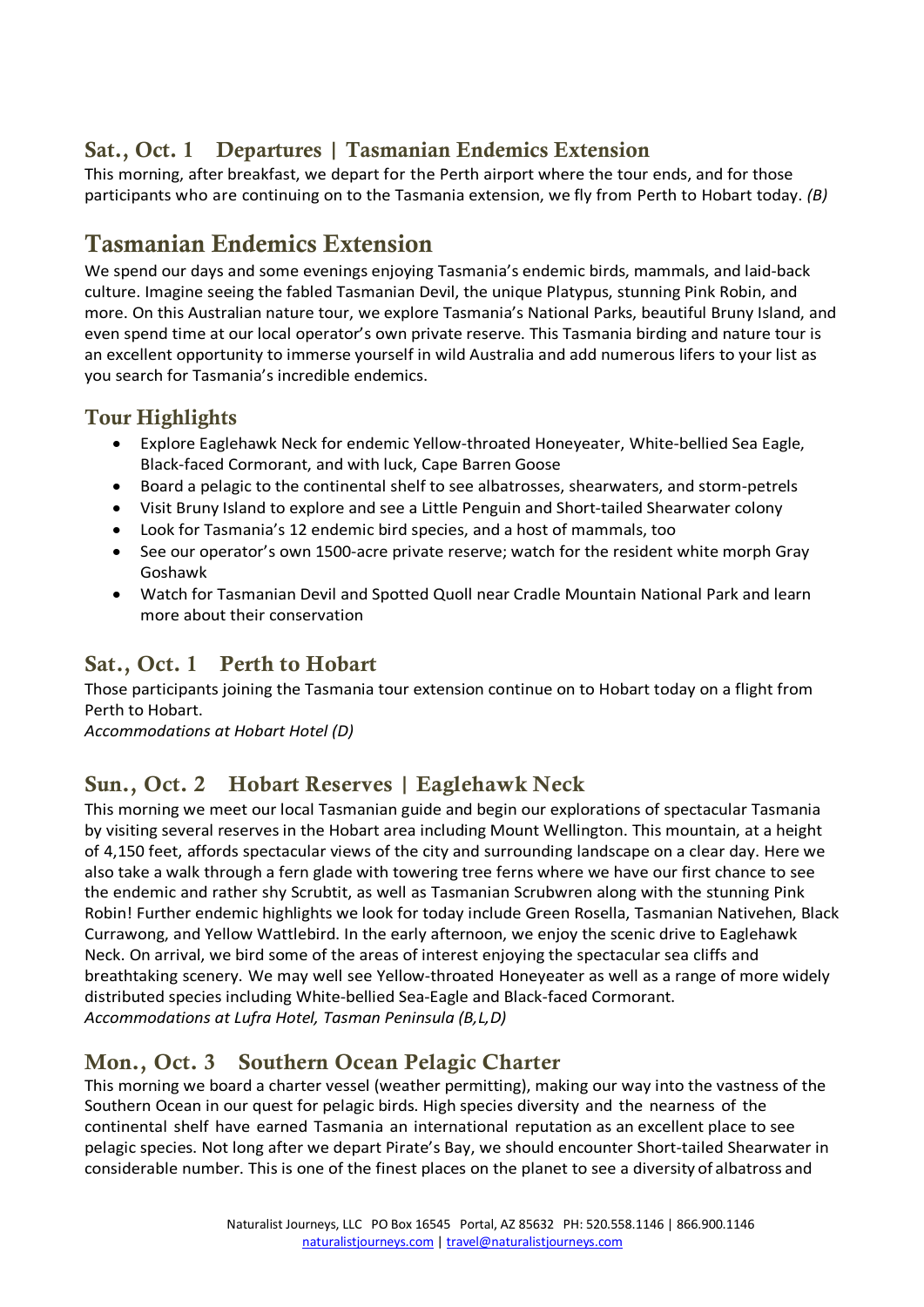Wandering, Royal, Shy, Black-browed, and Indian Yellow-nosed Albatross are all possible. With land still in sight, we reach the continental shelf and begin to lay a barley trail from the back of the boat. Possible petrels include White-chinned, Great-winged, Grey-faced, the striking White-headed, Gould's, Cook's, and Mottled. Shearwater diversity is also good with Hutton's, Fluttering, Sooty, and Short-tailed Shearwater all possible. Wilson's, Grey-backed, and White-faced Storm Petrels and Fairy Prion are also regularly seen, along with Australian Fur Seal, Humpback Whale, and Common and Bottlenose Dolphins. For those who prefer a more land-based excursion, there is a chance to visit and explore Tasman National Park before reuniting with the seafarers and returning to Hobart. *Accommodations at Hobart Hotel (B,L,D)*

#### Tues., Oct. 4 Maria Island

We leave this morning to travel up the East Coast to Triabunna, where we take the short 30-minute ferry ride across to Maria Island, an island with a rich history, a World Heritage Listed Probation Station, fossil cliffs, and a great array of wildlife. On the ferry ride acrossto Maria Island, we look out for seals, dolphins, orcas, and more whales species.

Maria is a fascinating island with a wide variety of bird and mammal species. Of the mammals, we can expect to see Forester Kangaroo, Tasmanian Pademelon, Bennett's Wallaby, and Common Wombat. Maria Island has an abundant bird assemblage, with 11 of the 12 Tasmanian endemics occurring here. We use our time to stroll slowly around the northern part of the island, with the chance of seeing some outstanding scenery, and a large number of bird species including Cape Barren Goose, Australasian Pipit, and Skylark on the grazed grasslands and Forty-spotted Pardalote, Swift Parrot, Black Currawong, and several species of honeyeaters in the wooded areas. In the late afternoon, we head back on the ferry and return to Hobart. Depending on the mood and weather we may opt for some spotlighting after dinner in a Hobart reserve to search for Southern (Tasmanian) Bettong, Tasmanian Pademelon, Bennett's Wallaby, and Brush-tailed Possum. *Accommodations at Hobart Hotel (B,L,D)*

#### Wed., Oct. 5 Hobart & Bruny Island

Depending on our timing and conditions, we may opt to start our day in reserves around Hobart or alternatively venture directly down to Bruny Island. Situated 40km south of Hobart, Bruny Island is separated from the Tasmanian mainland by the D'Entrecasteaux Channel and accessed by a vehicle ferry. The ferry trip takes approximately 15 minutes and we can enjoy some wonderful scenery and possibly Little Penguin or dolphins alongside the ferry. This afternoon we visit Bruny's southern coastline to view the second oldest lighthouse in Australia, and search for species such as Tawnycrowned Honeyeater, Olive Whistler, and Yellow-tailed Black-Cockatoo. Here we also have a chance to see the Tasmanian subspecies of Short-beaked Echidna, one of Australia's two egg-laying mammal (montreme) species (the other being Platypus). After dinner tonight, we visit the Little Penguin and Short-tailed Shearwater colony to view these species at their burrows that use the cover of darkness to access their nesting burrows.

*Accommodations at Cottages on South Bruny Island (B,L,D)*

#### Thurs., Oct. 6 Bruny Island

Today we have a full day to explore Bruny Island. We start the day birding at 'Inala', a privately owned 1,500-acre wildlife sanctuary that is home to all 12 Tasmanian endemic bird species, including one of the largest known colonies of endangered Forty-spotted Pardalote. Strong-billed, Yellow-throated, and Black-headed Honeyeaters, Dusky Robin, and Green Rosella are also regulars here. Several hides and platforms have also been built around the property which provide close views of some very special species, including a variety of raptors. At this time of year, we can expect to see the endangered white color morph of Gray Goshawk, White-bellied Sea-Eagle, Brown Goshawk, Brown Falcon, and if we are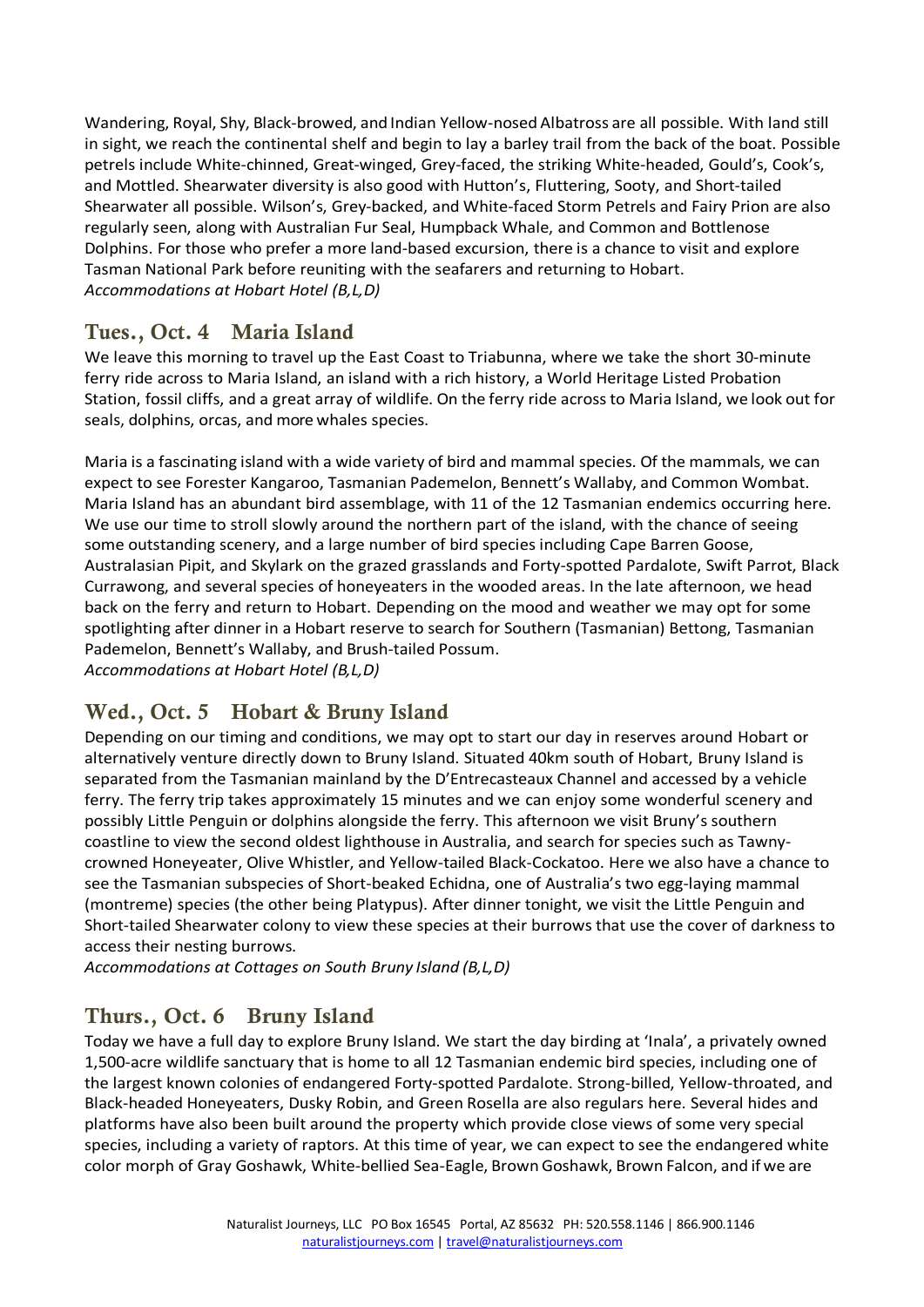lucky, Wedge-tailed Eagle. We also visit a variety of habitats on the island, from coastal beaches for Hooded Plover, Pied and Sooty Oystercatchers, Pacific and Kelp Gulls, to rainforest areas in search of Pink Robin and the endemic Scrubtit, Tasmanian Scrubwren, and Tasmanian Thornbill. Tonight, we take an evening drive in search of Tasmania's nocturnal marsupials. We are likely to see some species which are now restricted to Tasmania, including Eastern Quoll (a relative of the Tasmanian Devil) and Tasmanian Pademelon. Bennett's Wallaby and Brush-tailed Possum are also common here and rare golden/white color morphs of both these species can sometimes be found. If we are lucky, we may also see Long-nosed Potoroo and some nocturnal birds like Tawny Frogmouth and Tasmanian Boobook. *Accommodations at Cottages at/near Inala (B, L, D)*

### Fri. Oct. 7 Bruny Island to Mt. Field

This morning we depart Bruny early for Mount Field National Park. This area is an excellent back up site for key endemic species, notably Scrubtit and Black Currawong, and is also a great place to experience a range of habitats from fern gullies with waterfalls, to alpine heathland and cool temperate rainforest boasting some of the tallest Eucalyptus in Australia. Today we have our first chance of seeing the bizarre Platypus. In the late afternoon we make our way of the park to a nearby farm stay where we overnight.

*Accommodations at Curringa Farmstay, Hamilton (B,L,D)*

### Sat., Oct. 8 Cradle Mountain

This morning we travel north to Cradle Mountain National Park. While today islargely a travel day, we enjoy lovely scenery and stop en route to bird and stretch our legs. We arrive at our accommodation near the national park in the late afternoon. This accommodation offers a chance to see one of Australia's most threatened and charismatic mammals in the wild. This is one of the only places left where one has a reasonable chance of seeing Tasmanian Devil. Here the wild devils and Spotted-tail Quoll visit the verandas of the cabins at dusk and, with any luck, this provides an excellent opportunity to view and photograph these elusive creatures.

*Accommodations at Mountain Valley Wilderness Lodge near Cradle Mountain (B,L,D)*

#### Sun. Oct. 9 Cradle Mountain—North Tasmania

Today we have a full day to explore the area around Cradle Mountain and parts of northern Tasmania. This should provide a good chance to see more of Tasmania's endemic bird species which we may have missed previously, such as Black Currawong and Yellow Wattlebird. In addition to the great birding, we can view endemic Tasmanian rainforest flora with ancient Gondwanan connections such as Pencil and King Billy Pines, Myrtle, and the famous Fagus (*Nothofagus gunnii*) which is Tasmania's only deciduous tree. This is also a good area to view Common Wombat. We also have a good chance of viewing Platypus, one of Australia's most bizarre mammals. We return to our small lodge for another opportunity to view Tasmanian Devil and Spotted-tail Quoll from our cabins. *Accommodations at Mountain Valley Wilderness Lodge near Cradle Mountain (B,L,D)*

#### Mon., Oct. 10 Launceston | Departures

This morning we travel to Launceston after breakfast where you are able to connect with a flight of your choice to one of the capital cities. If time permits, we visit some wetlands en route where there is a chance to view several wetland species, including Purple Swamphen, Spotless Crake, Australian Shelduck, Black-fronted Dotterel, and Little Grassbird. Please plan your departure flights after 12:00 PM. *(B)*